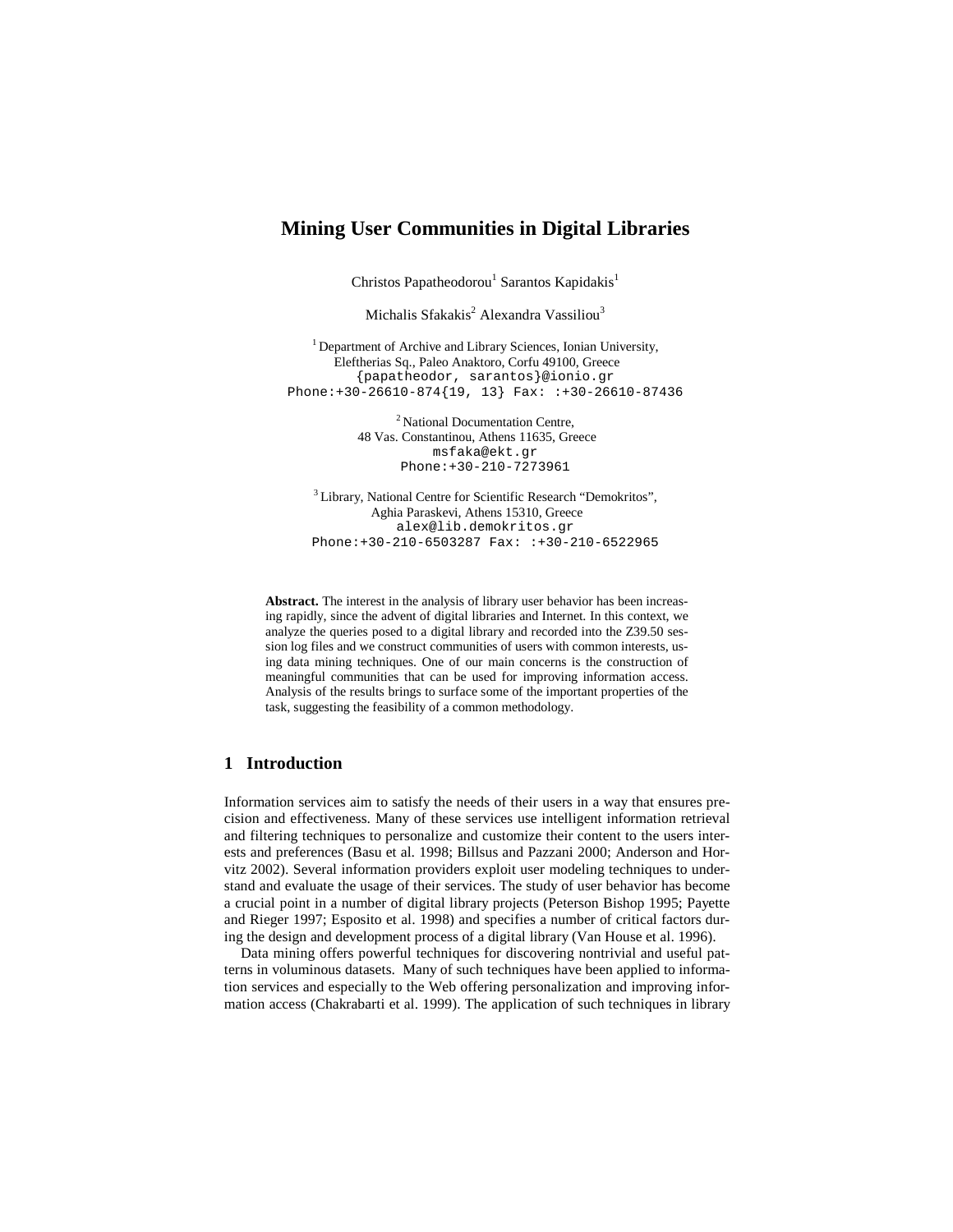systems revealed the bibliomining domain, which aims to upgrade almost all the decision making processes concerning library and information management.

The goal of this paper is to show how the administrator of a digital library can analyze the behavior of the users and extract information, which is useful for improving information access. In particular, we are interested in formulating community models, which represent patterns of usage of digital libraries and can be associated with different types of user. Our main concern is the association of the digital library queries. Similar queries, recorded into Z39.50 session log files, are grouped into clusters. The clusters map to user community models, which represent the users demands and querying habits. Such models could be used in a query expansion process contributing to efficient retrieval. Generally, the query analysis can be beneficial to both the digital library and its users in many ways:

*Service optimization*. It can help the administrators to re-organize the digital library content, authorities and user interfaces making them more suitable for different user groups.

*Decision support*. It can help the administrator to form an effective query expansion strategy for the digital library.

*Personalization*. It can help the users identify information of interest to them by recommending similar subjects.

Our work is motivated by the need to improve the querying mechanisms provided by the digital library of the Hellenic National Documentation Centre (NDC) (http://theses.ndc.gr) which is one of the most significant in Greece and consists of many collections that are unique world wide, having internationally interesting content. The digital library of NDC is targeted to a number of diverse types of user groups (e.g. students, researchers, professionals, librarians, etc.), mainly in Greece, from a variety of scientific domains.

In the following section we describe the problem of creating user communities and we present the followed methodology. Then we describe the digital collections of NDC, their characteristics, the targeted user groups they refer to and the functionality of the available operations by the system. In section 4 we evaluate our methodology to two different collections of the NDC. Finally we present a number of interesting issues derived from this work for further research.

## **2 Problem statement and Methodology**

User Communities correspond to groups of users who exhibit common behavior in their interaction with an information system (Orwant, 1995). This type of user model has only recently been paid some attention, primarily in the context of collaborative filtering, which aims to personalize an information service without having to analyze the content of the service (Breese et al., 1998; Pennock et al., 2000).

Our objective is to propose a methodology for the:

Discovery of communities of users who express their needs using common vocabulary (mainly in controlled terms, such as subject headings or authors, where terms are selected from a big global authority file), by clustering the logged queries. Each community is described by a subset of the digital library authority file.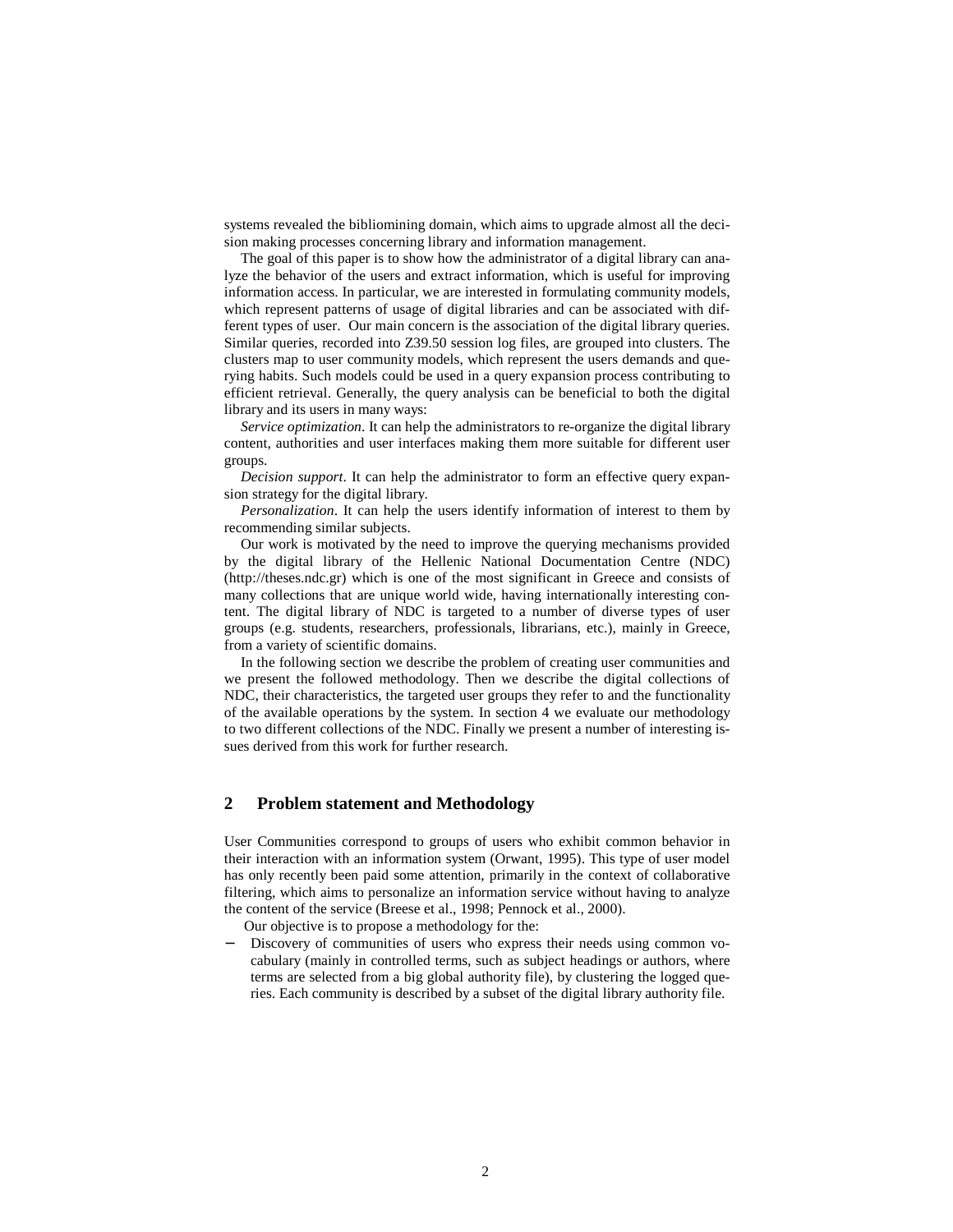Recommendation of particular terms for query expansion. The suggested terms correspond to relevant search terms used by the community users.

We consider the community discovery problem as a typical data mining task. Hence, the stages for creating user communities from Z39.50 server logs are the same as those of any other data mining task: data collection and pre-processing, pattern discovery and knowledge post-processing.

#### **Data Collection and pre-processing**

The pre-processing aims to enable them to be used as input to the next stage of pattern discovery. The Z39.50 protocol organizes the user queries into sessions (containing one or more queries) and for each log file record that refer to searches, we keep the following data: session code, date and time of the query, origin IP address, code of the collection accessed and the search terms of the access under consideration.

We prepare the training dataset, i.e. a table for which each column (feature) corresponds to a search term and each row (objects) corresponds to a session. Each row is a binary vector and each vector cell indicates the existence of a search term in a session.

#### **Pattern discovery**

Given the training data in the appropriate form, interesting patterns are extracted with the use of machine learning techniques, such as clustering, classification, association rule discovery etc. We have opted for the use of unsupervised learning through clustering, due to the requirement for the formulation of user groups with no prior decisions. We propose two simple and efficient graph theory based clustering algorithms, which search for either all the cliques or all the connected components of a graph that represents the sessions' characteristic features (i.e. search terms).

The process starts by constructing a graph *G*(*A*,*E*). The set of vertices *A* corresponds to the search terms used in the user queries. The set of edges *E* corresponds to search terms co-occurrence as observed in the user queries. For instance, in the NDC digital library that we examine, if a session contains the search terms "Museums-Administration" and "Archaeology" an edge is added between the relevant vertices. The weights on the vertices and the edges are computed as the frequencies of the users' choices and their combinations respectively. Edge frequencies are normalized by dividing them with the maximum of the frequencies of the two vertices that they connect. The effect of the normalization is to remove the bias for characteristics that appear very often in all users.

The connectivity of the resulting graph G is usually high. For this reason we make use of a *connectivity threshold*, aiming to the reduction of the number of edges in the graph. The connectivity threshold represents the minimum weight allowed for the edge existence. When this threshold is high the graph will be sparse and the derived clusters will have small size and high quality. When the threshold is lower the derived clusters will be larger.

After the edge reduction the clique mining method accepts as clusters, i.e. user communities all the existing cliques, which are: all the subgraphs of the graph G in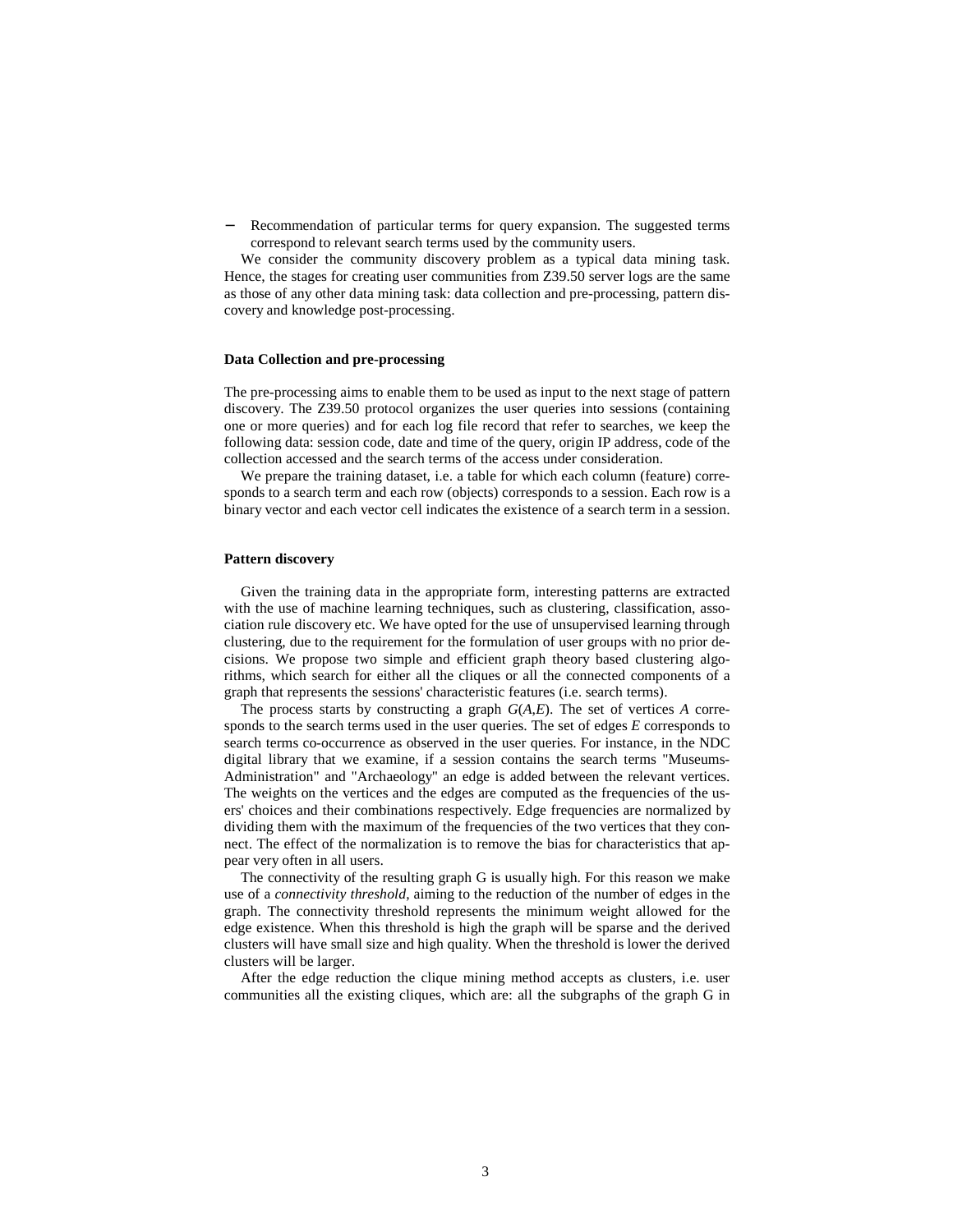which every pair of nodes has an edge between them. Despite the large complexity of the clique-finding problem, the implemented algorithm (Bron and Kerbosch 1973) is very fast.

Alternatively, we could use the connected components discovery method, which parses the graph G and searches for all the subgraphs in which every pair of nodes is connected by a path of edges between them. The derived components represent disjoint groups of search terms and each of them corresponds to a user community.

The main advantages for using the connected components mining method are mainly its efficiency (the algorithm complexity is almost linear on the number of sessions) as well as its ability to discover patterns in very sparse data sets (Perkowitz and Etzioni 1998). As it will be shown in section 4, a sparse graph that contains a number of connected components may be too sparse to contain any sizeable cliques. However the cliques mining method provides more cohesive and coherent clusters. One more difference between the two clustering methods is that the clique mining produces overlapping clusters, while the connected components are, by default, disjoint clusters.

#### **Pattern post-processing and evaluation**

There are several issues concerning the expressiveness of the clusters produced by the proposed algorithms, as well as the recommendation of the appropriate subject headings to the digital library users. The main questions that have to be answered are:

- Which clusters constitute actually user communities
- Which subject terms provide meaningful descriptions of the user communities (i.e. community models) and could be recommended in a query expansion process.

In the case of clique mining, we evaluate the generated clusters by varying the connectivity threshold, and measuring the following two properties:

*Coverage*: the proportion of search terms participating in the clustering, since due to the connectivity threshold not all the search terms are members of the generated clusters.

*Overlap*: the extent of overlap between the clusters. This is the average value of the size of the intersection of any pair of clusters divided by the size of their union (Jaccard co-efficient).

In the case of discovering connected components there is no overlap between them, so the criterion for selecting clusters as meaningful user communities is the coverage of the search terms. Moreover, the components that are exactly the same with user sessions are dropped, as they do not form user communities but simply user sessions.

The terms describing each user community come from frequently used search terms, which exist in the digital library authority files. These terms characterize each community, i.e. constitute the *community model*. The terms that make up community model could be recommended to the users as alternative or additional search terms in a query expansion mechanism.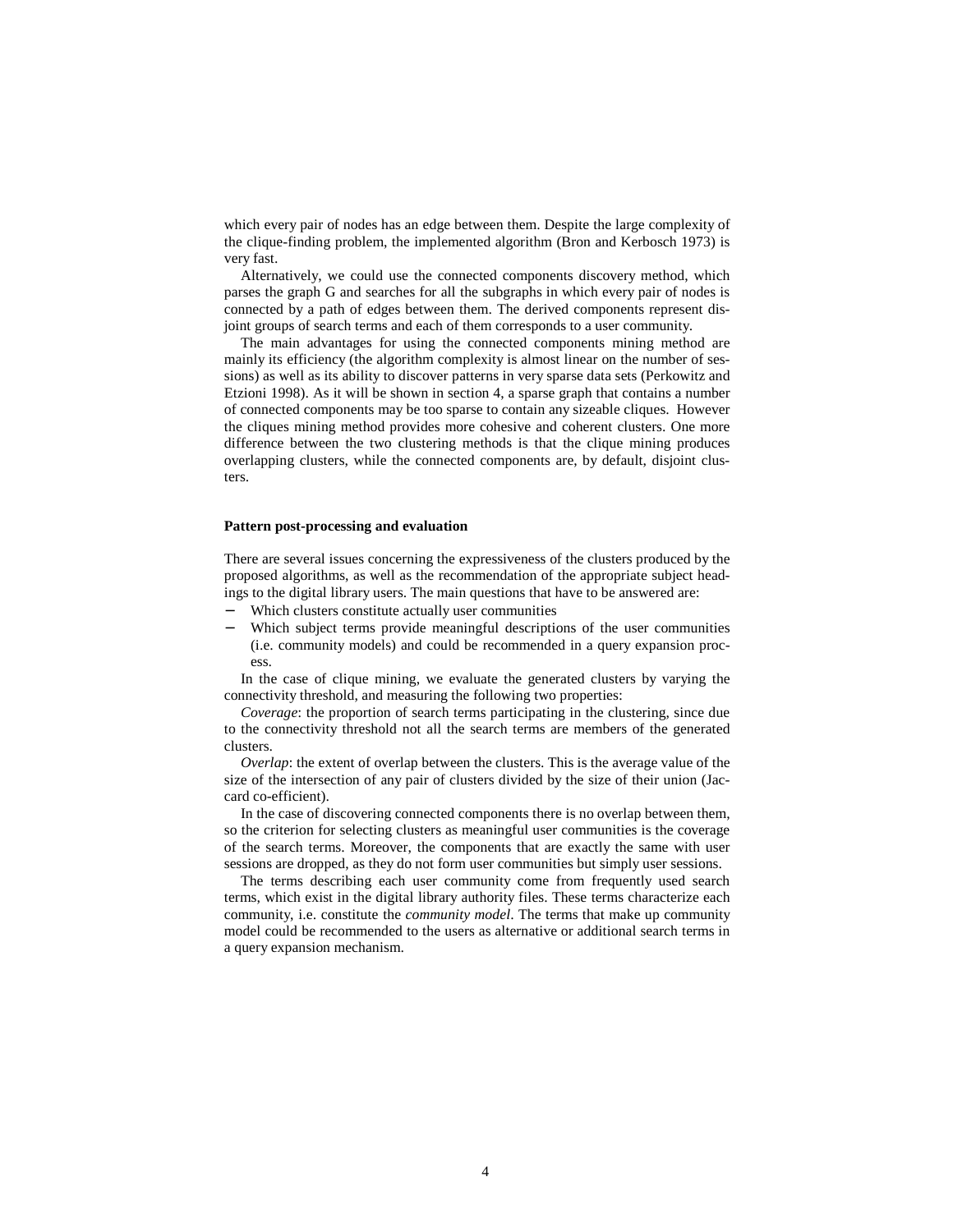## **3 Description of the usage data**

NDC digital library hosts many collections covering various scientific domains. All the collections are structured using the UNIMARC format with almost the same level of quality attributes specificity, completeness of fields, syntactic correctness, but a different level of the quality consistency attribute as described in every category. From their 300,000 metadata records there are links giving online access to 14,000 digitized documents composed of 2,000,000 scanned pages and few other object formats.

The web-based retrieval system that we monitored is implementing a Z39.50 client and connects to a Z39.50 server. The users start their sessions by selecting and connecting to a collection. After connecting to a collection, a user may express his search request or browse specific access points and then retrieves the documents.

For our experiment, two categories of digital library collections were chosen, including two collections each, based on the completeness of their metadata descriptions as well as the different ways that the users access them - Table 1 presents the access point usage in the above NDC collections:

- 1. Hellenic Archaeological Records grARGOS (*C1*) and International Archaeological Records – intARGOS (*C2*). They consist of archaeological records, including library material with diverse types of data and a good consistency level, targeted to a specific scientific user group (e.g. researchers on Archaeology) and have the largest authority files among all collections. However only the 5% of the users pose queries through the "Subject heading" access point, while more than 30% use the "Author" access point. This is due to the nature of the collection and the high degree of specialization of the users and because the authors of the works, included in these collections, are known by their direct relation with their subjects, places and findings – often coming from excavations. For example, Evans is directly related with the palace of King Minoa at Knossos, Crete. This explains how the "Author" access point has in fact a thematic character in ARGOS user sessions.
- 2. Hellenic School Libraries (*C3*) and Hellenic Public Libraries Union Catalogue (*C4*). They are union catalogs for library material from many domains, consisting of general-purpose records, and a very good consistency level, targeted to librarians, and have the smallest authority files. The users access them using all the main access points uniformly. The high percentage of the usage of "Subject heading" access point is explained because the target group of these collections are librarians, i.e. an homogeneous user group experienced in searching and retrieving information.

| <b>Access Point</b>    | Total | С1  | C2  | C3         | C4  |
|------------------------|-------|-----|-----|------------|-----|
| Any                    | 50.5% | 39% | 30% | 30%        | 35% |
| Author                 | 19.3% | 28% | 36% | 23%        | 26% |
| Title                  | 16%   | 26% | 26% | 21%        | 18% |
| <b>Subject Heading</b> | 9.5%  | 4%  | 5%  | <b>22%</b> | 15% |

**Table 1.** Summary of Access Point usage per Collection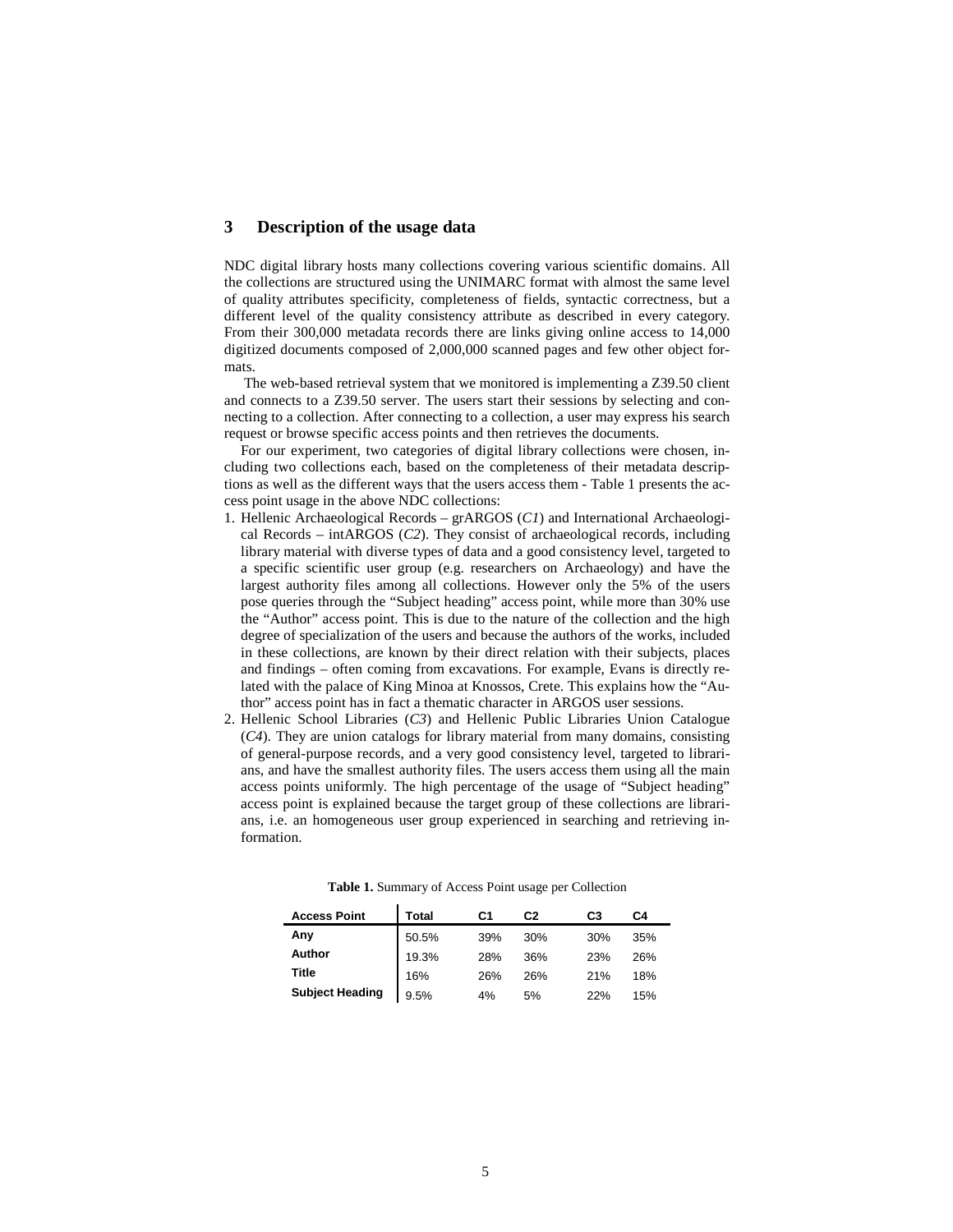The operations performed by the users on the content of the two selected collection categories were logged for a period of thirty-two months (September 2000 till April 2003), keeping the sessions that used the "Authors" and "Subject heading" access points for the two collection categories. Table 2 shows the numbers of the logged sessions, queries and search terms per collection, during the mentioned period.

**Table 2.** Logged sessions, queries and search terms per Collection and Access Point

|                     | <b>ARGOS</b> |                 | <b>Public-School Libraries</b> |                 |  |
|---------------------|--------------|-----------------|--------------------------------|-----------------|--|
|                     | Authors      | Subject heading | Authors                        | Subject heading |  |
| <b>Sessions</b>     | 8.172        | 1.141           | 4.965                          | 2.148           |  |
| Queries             | 15.069       | 1.742           | 10.566                         | 5.622           |  |
| <b>Search terms</b> | 10.020       | 1.434           | 6.114                          | 2,336           |  |

### **4 Experimental Results**

In the following paragraph we present the results from the application of the clique mining method on the datasets concerning the "Author" access point and then the results from the application of the connected components mining method on the datasets concerning the "Subject heading" access point.

#### **"Author" access point analysis - Cliques**

The processing of the data sets from both collection categories concerning the "Author" access point resulted to cliques for various values of the connectivity threshold. Depending on the value of the connectivity threshold the coverage of the clusters and the overlap varied. Table 3 presents the results along those two dimensions. The column named "Number of cliques" indicates the amount of cliques that correspond to a particular connectivity threshold. As expected, the coverage for small threshold values is large due to the large number of cliques. A similar behavior follows the overlap. For both collections around the threshold value 0.5, about the ten percent of the search terms appear in the cliques (coverage equals to 0.12 for ARGOS and 0.14 for Public-School Libraries), while there is little overlap between the cliques (for ARGOS equals to 0.0009 and for Public-School Libraries equals to 0.0007). This observation suggests the selection of this threshold value for the formation of the desired representative vocabulary. At this connectivity threshold value, 69 clusters are generated for the ARGOS collection category and 74 for Public-School Libraries.

| Connectivity |                             | <b>ARGOS</b> |         |                             | <b>Public-School Libraries</b> |         |
|--------------|-----------------------------|--------------|---------|-----------------------------|--------------------------------|---------|
| Threshold    | Number of<br><b>Cliques</b> | Coverage     | Overlap | Number of<br><b>Cliques</b> | Coverage                       | Overlap |
| 0.3          | 407                         | 0.64         | 0.001   | 454                         | 0.69                           | 0.001   |
| 0.4          | 266                         | 0.44         | 0.001   | 289                         | 0.46                           | 0.001   |
| 0.5          | 69                          | 0.12         | 0.0009  | 74                          | 0.14                           | 0.0007  |
| 0.7          | 41                          | 0.08         | 0.0004  | 30                          | 0.06                           | 0.00    |

Table 3. The results of the clique mining algorithm on access point "Author"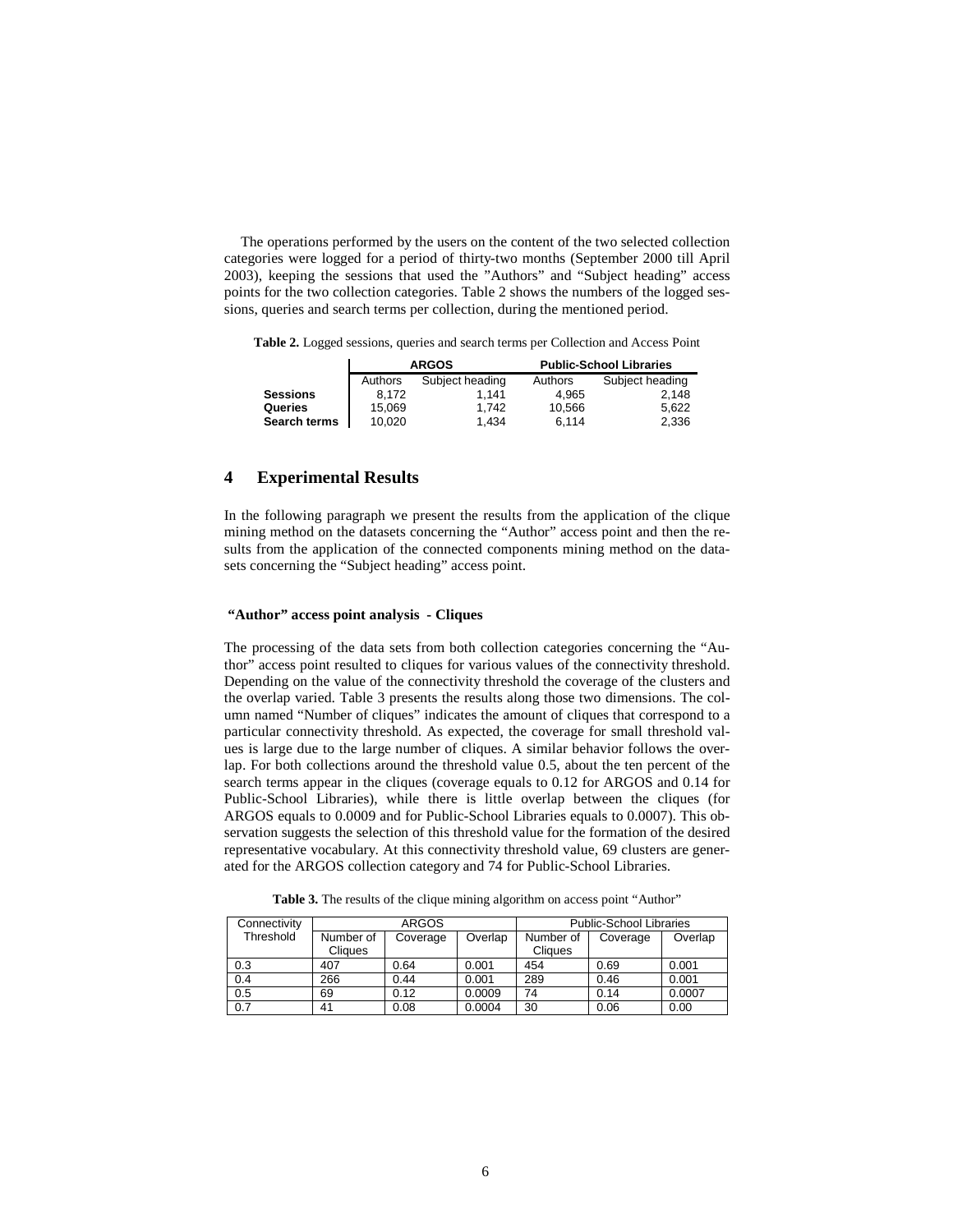Table 4 presents an indicative example of two user community models per each collection category.

| Com-<br>munity | ARGOS<br>Connectivity threshold = $0.5$               | PUBLIC-SCHOOL LIBRARIES<br>Connectivity threshold = $0.5$              |
|----------------|-------------------------------------------------------|------------------------------------------------------------------------|
|                | Kunz, Hagu, Orszag, Kubcza                            | Tomboulides, Reeve, Slott, Pinar                                       |
|                | Brancacci, Dubella, Cinuzz, Marciol,<br>Adrian, Valde | Harrison, Hutchinson, Morgan, Aitke, Lit-<br>tlewod, Rinvolucre, Bygat |

**Table 4.** A sample of user community models on access point "Author"

#### **"Subject heading" access point analysis - Connected Components**

The clique-mining algorithm has been applied on the datasets produced by the logs for the two access points and for each collection category. However for both collection categories, the graph generated from the "Subject heading" access point dataset was too sparse. Even with no connectivity threshold, the algorithm could not produce any sizeable cliques. Therefore for the "Subject heading" access point dataset we finally used a different method, the connected components mining method.

The component mining algorithm has been applied on the two datasets, that refer to the "Subject heading" access point, producing connected components of variant sizes presented by Table 5. The column named "Component size" indicates the number of the included search terms in each component, while the column named "Component number" corresponds to the amount of the generated connected components of a particular size.

| Component size | Component number |                                |  |
|----------------|------------------|--------------------------------|--|
|                | <b>ARGOS</b>     | <b>Public-School Libraries</b> |  |
| 1              | 50               | 56                             |  |
| 2              | 21               | 31                             |  |
| 3              | 11               | 9                              |  |
| 4              | 13               | 5                              |  |
| 5              | 6                | 4                              |  |
| 6              | 3                | $\overline{\mathbf{2}}$        |  |
| 7              | 2                | $\overline{2}$                 |  |
| 8              |                  |                                |  |
| 9              |                  |                                |  |
| 14             | 1                |                                |  |
| 16             |                  |                                |  |
| 22             | 1                |                                |  |
| 93             | 1                |                                |  |
| 960            |                  |                                |  |

**Table 5.** Components size and number per Collection on access point "Subject heading"

A significant observation on the datasets is that most sessions include just one query in both collections. Therefore most derived components are of small size. In particular, the components having size more than 8 search terms are unique in both collections. Furthermore, an interesting phenomenon is the existence of one giant component, in both case studies. For ARGOS the giant component consisted of 93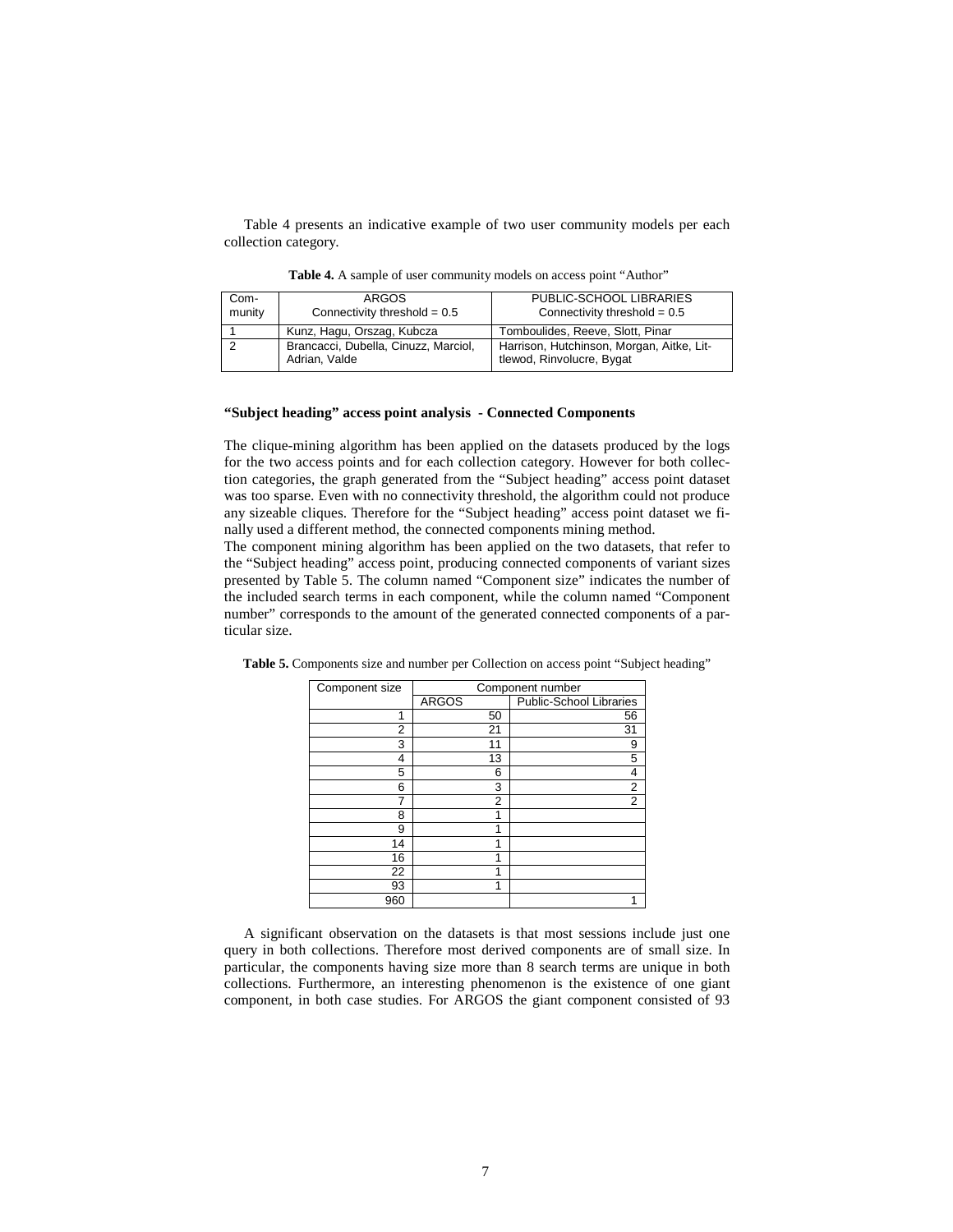search terms, while in the Public-School Libraries the giant component consisted of 967 search terms. These components do not seem to be homogeneous and meaningful. They are the union of sessions consisting of search terms with high appearance frequencies but they also include almost arbitrary terms with low occurrence frequencies, present in the same sessions. However, it is important to identify these special clusters and not treat them as normal cohesive communities.



Figure 1. The coverage curves on access point "Subject heading" for the two collections

Concerning the search terms coverage we observe that it decreases as the size of the components increases. This behavior is to be expected since there are very few large components, which include only a small part of the search terms. Figure 1 shows the coverage decrease with respect to the component size. The Public-School Libraries curve is less steep than the ARGOS due to the usage of the "Subject heading" access point. As mentioned above, Public-School Libraries users are librarians and search the collections using the "Subject heading" access point more than average users do. So, the derived components complement each other and include more than the 40% of the search terms. On the other side ARGOS users are archaeologists and prefer the "Author" access point. Therefore ARGOS user sessions consist of few queries with very different search terms.

| Com-   | <b>ARGOS</b>                               | Public-School Libraries                      |
|--------|--------------------------------------------|----------------------------------------------|
| munity | Component size $>=$ 3                      | Component size $>=$ 4                        |
|        | Number of communities $= 41$               | Number of communities $= 14$                 |
|        | Peloponnese, Medieval Peloponnese, Me-     | Special education, Disabilities, Handicap,   |
|        | dieval Greece, Paleologos                  | Children Disabilities, Higher Education,     |
|        |                                            | <b>Education history</b>                     |
| 2      | Asia Minor, Smyrna, Balkan Peninsula, Asia | Literature, Greek literature, Classical lit- |
|        | Minor-Economic conditions, Asia Minor--    | erature. Classical literature - - critics,   |
|        | history, Smyrna disaster 1922, Smyrna --   | Classical philology European literature      |
|        | Economic conditions, Smyrna Fire 1922      |                                              |

Table 6. A sample of user community models on access point "Subject heading"

According to Figure 1, around the component size with value 3 (coverage value 28.5%) the ARGOS coverage curve becomes less steep, while the Public-School Li-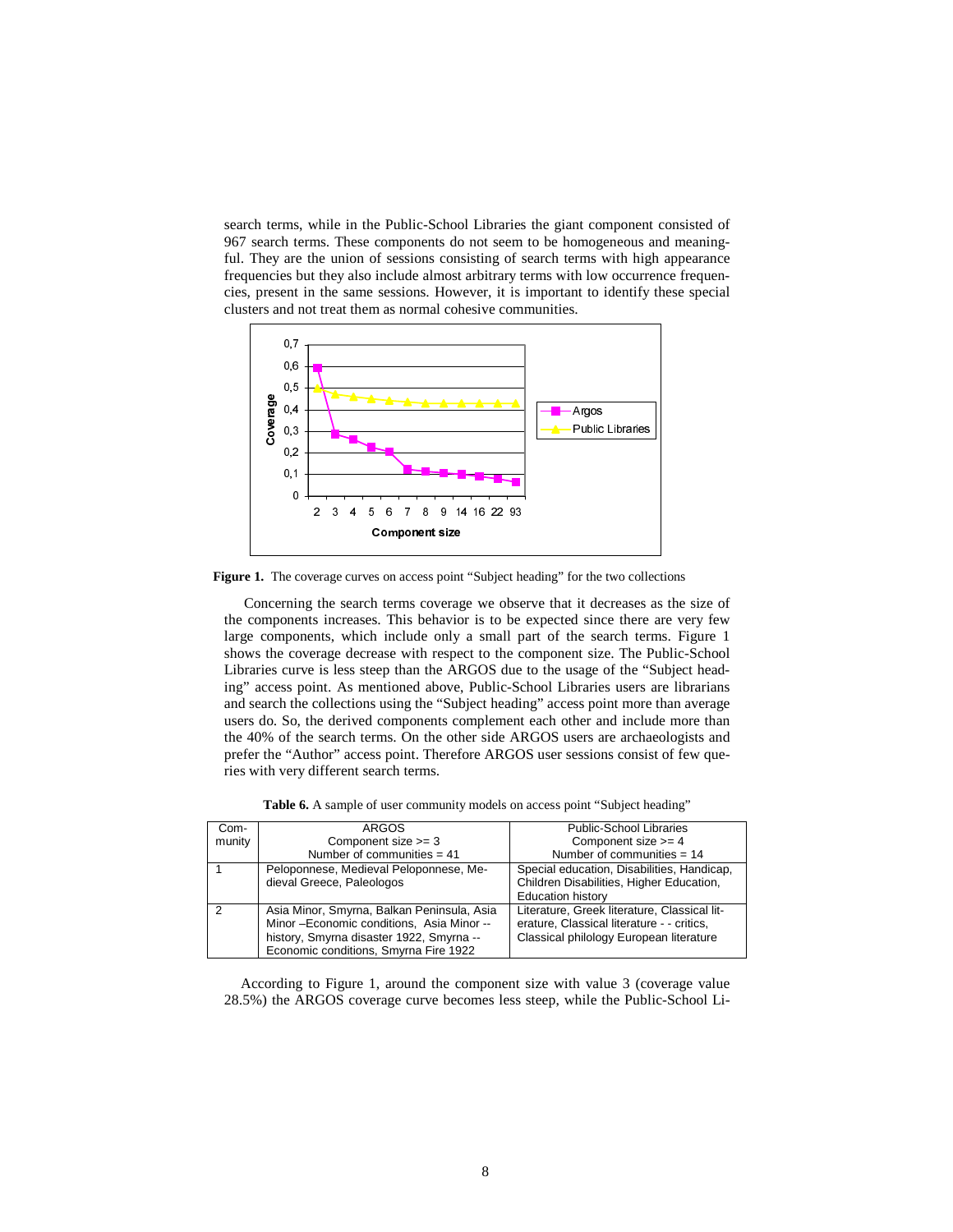braries coverage curve becomes less steep around the component size of value 3 (coverage value 45.9%). This observation suggests the selection of this size value for the formation of the desired user community models. Hence our analysis leads to the selection of components with size greater than or equal to 3 search terms for the ARGOS collection, and more than 4 search terms for the Public-School Libraries Collection. Table 6 presents an indicative example of two user community models per each collection. The derived community models are disjoint sets of subject headings and constitute specific vocabularies, which describe the communities. These subject headings could be recommended and used by the digital library in a query expansion process.

### **5 Conclusions**

Efficient and effective access to on-line information becomes increasingly critical as the amount of services for delivering information over the Internet is continuously increasing. The objective of this study was to analyze the behavior of the users of a digital library and to provide useful information to its administrator, in order to improve the provided services. The approach that we have adopted was to construct user communities, corresponding to groups of users with similar behavior. The end result was a behavioral pattern for each community, which provides much richer information to the administrator than the commonly used statistical figures about the usage of a service.

One of the important issues that have arisen in this work was the necessary engineering of the data collected. Query-based information retrieval services need various language engineering tools and domain-specific classification hierarchies, in order to reduce the dimensionality of the problem and generate the final data set.

Another important issue is the choice of the clustering method, which will construct the communities. Many graph theoretic methods have been used for the identification of user communities (Imafuji and Kitsuregawa 2002, Paliouras et al. 2002). The advantages of our approach are its simplicity and its computational efficiency. Component mining method generates disjoint communities, which map each user uniquely to a community. This might be desirable in services where each user community needs to be treated separately and data are sparse. However, it will not be desirable in many services, where users naturally belong to more than one community. In such cases the clique-mining algorithm is more suitable. Further research is also worthwhile, to evaluate other clustering algorithms.

Concluding we could say that the discovery of behavioral patterns for user communities, with the use of clustering methods, is feasible and can provide very valuable information to the administrator of a digital library.

### **References**

Anderson, C.R. and E. Horvitz. 2002. Web Montage: A dynamic personalized start page. In *Proceedings 11th Intl. World Wide Web Conference*. ACM Press.